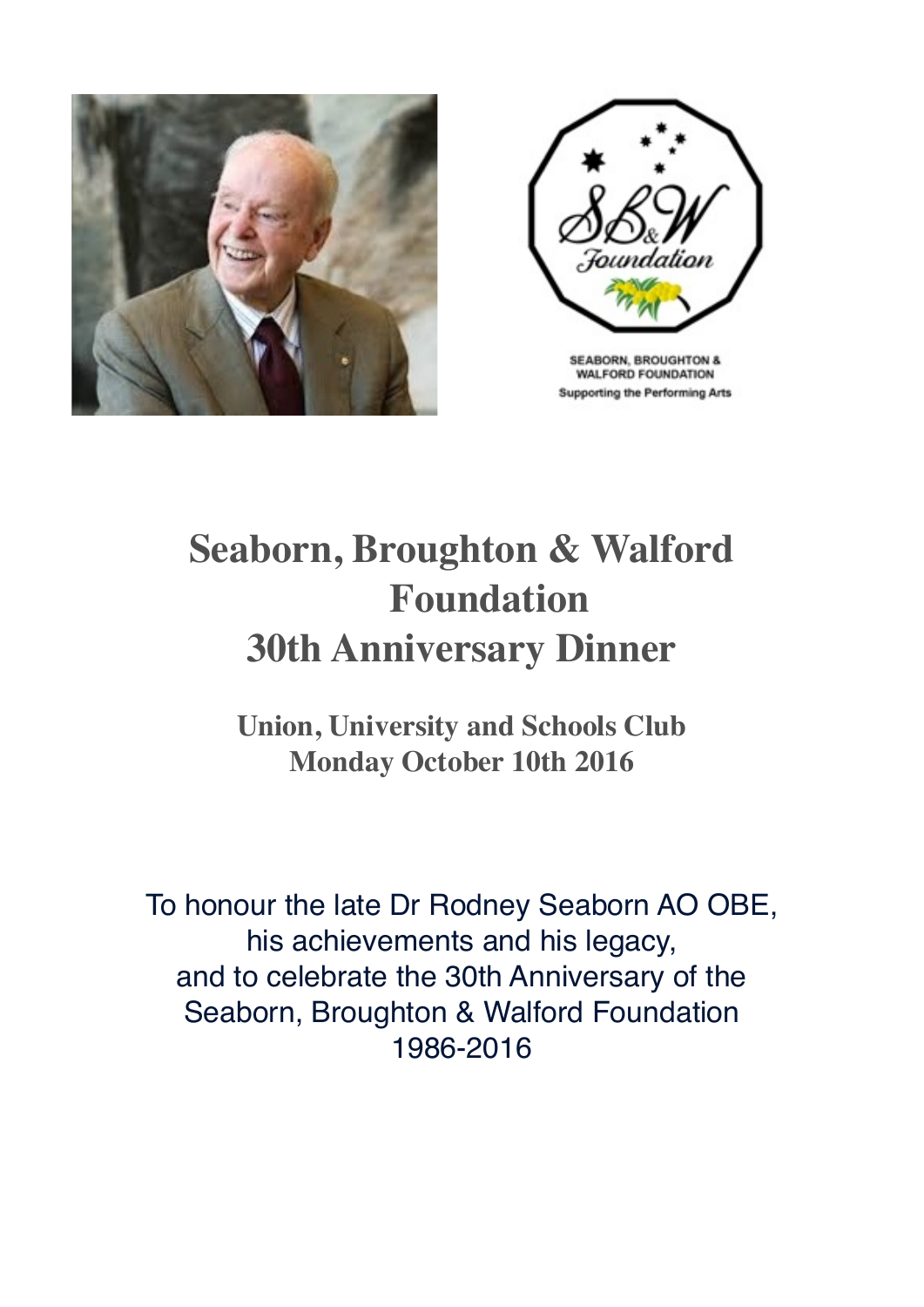

*'The mission of the Seaborn, Broughton & Walford Foundation is to promote and encourage the knowledge, understanding, appreciation and enjoyment of drama, opera, dance, mime, music, puppetry and all other forms and facets of the performing arts in all their expressions within Australia. This is made possible by providing financial and other support for a wide variety of individuals and organisations involved in Australian theatre and performing arts through the funding of grants and projects, fostering and promoting education, training, research and scholarship by preserving and making accessible the resources of the SB&W Foundation Archives and Library and supporting the Griffin Theatre Company in its role of developing and staging leading new Australian writing and theatre.'*



**SEABORN, BROUGHTON & WALFORD FOUNDATION Supporting the Performing Arts**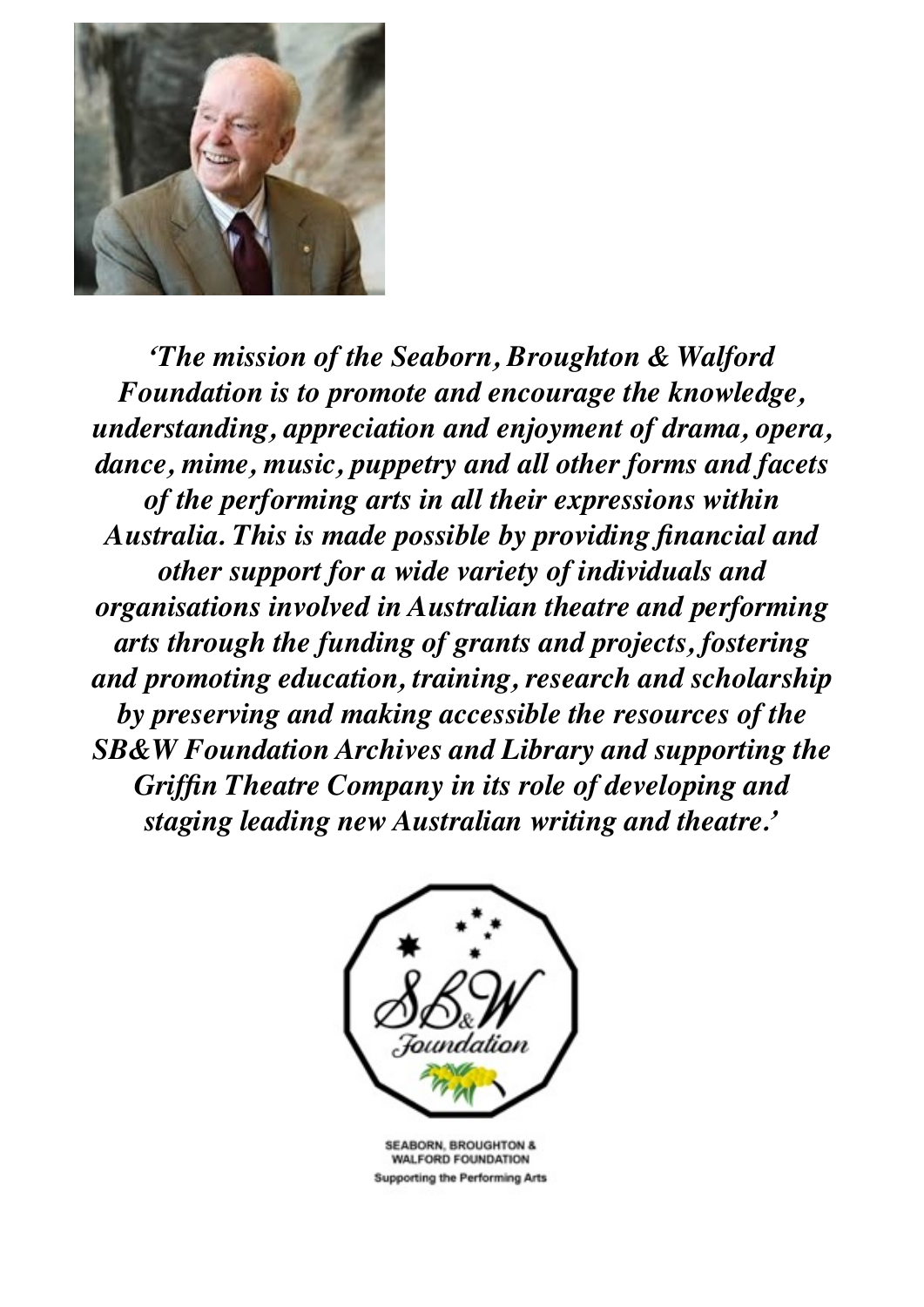

**Seaborn, Broughton & Walford Foundation 30th Anniversary Dinner**

## **PROGRAMME**

*Chairman's Welcome: Peter Lowry OAM*

DINNER

*Penny Cook: 'In the beginning was Dr Seaborn'*

*Hon Lloyd Waddy AM RFD QC: 'Remembering Dr Rodney Seaborn AO OBE' and a Toast to our Founder*

*Peter Cousens accompanied by Dr Bill Brooks: 'A performer's tribute to Dr Seaborn'*

DESSERT

*Slideshow accompanied by Michael Hope*

COFFE/TEA

*Chairman Peter Lowry OAM: 'Dr Seaborn's Legacy and the Seaborn, Broughton & Walford Foundation's Future'*

*Paul Delprat: 'The Last Word from an Artist and Friend'*